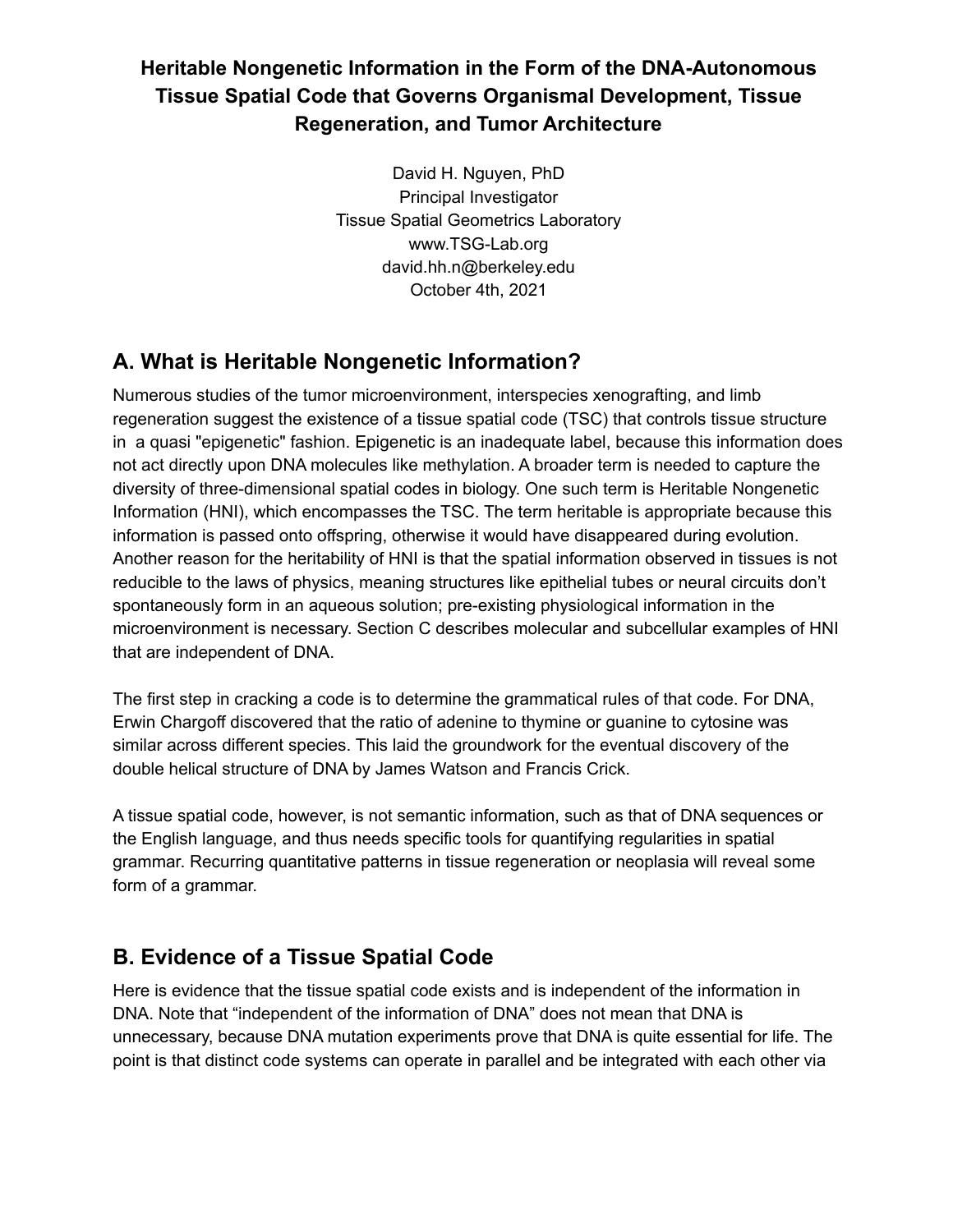dynamic feedback loops to achieve the same goals. In principle, there needs to be a minimum set of genes to produce the functional protein machinery that sustains the functions of cells. However, at the tissue level, the TSC can compensate for the inadequacy of heavily damaged DNA within the cells that comprise the tissue.

## **Tumor Histology Exhibits Recurring Patterns Identifiable by Pathologists**

One of the oldest lines of evidence that a TSC exists comes from the medical field of tumor pathology. While tumors exhibit a tissue architecture that seems haphazard and random compared to the tissues of their origin, the disorderly architecture does present in the form of recurring patterns. These recurring patterns of tumor architecture make it possible for a pathologist to recognize the common histological subtypes of each solid cancer. Tumors of epithelial origin, such as breast cancer (reviewed Makki, 2015) and lung cancer (reviewed in Kuhn, 2008), often exhibit features that are reminiscent of normal epithelial ducts, such as finger-like tubes referred to as a "papillary" histology when viewed in a two-dimensional slice of the tumor.

## **Limb Regeneration in Salamanders**

The fact that amputated limbs regrow the same arm and hand structure without a pre-existing embryonic patterning environment is evidence of a tissue spatial code (reviewed in Simon & Tanaka, 2013; McCusker & Gardiner, 2013). Amputating an arm of the salamander results in a new arm that regrows in its place. This extra arm has the same macroscopic features as an original arm. After limb amputation, the movement of existing nerves towards the edge of the injury activates a tissue regeneration program (Endo, 2004). This limb regeneration program is activatable even without the movement of existing nerves, but via exogenous treatment with retinoic acid and growth factors (Vieira, 2019), which suggests that an inherent tissue development blueprint exists in the cells of the wound site. While DNA carries instructions for creating protein machinery, something else -- heritable nongenetic information -- is dictating tissue patterning outside of the embryonic environment.

#### **Regenerative Abilities of Flatworms**

Flatworms (Planarians) contain stem cells throughout their body, which allows for a small fragment of a worm to regenerate into a new worm, normally functioning worm. Cells within flatworms communicate by sending electrical signals through gap junctions that connect neighboring cells to each other. Temporarily disrupting electrical signals, by treating worms with a chemical that inhibits gap junctions, permanently changes the anatomical structure of worms to be two-headed worms instead of single-headed worms (Durant, 2017). This effect persisted indefinitely even though the genomes of the two-headed worms were identical to that of single-headed worms, because they were both clones of the original worm. This is very compelling evidence that a bioelectrical signal can control anatomical morphology without altering DNA sequences. Planarians have a physiological memory that controls anatomy independently of DNA sequence.

The relatively simpler anatomical structure of flatworms makes it an ideal experimental model by which to measure the spatial information of tissue structure, in the form of cellular shape and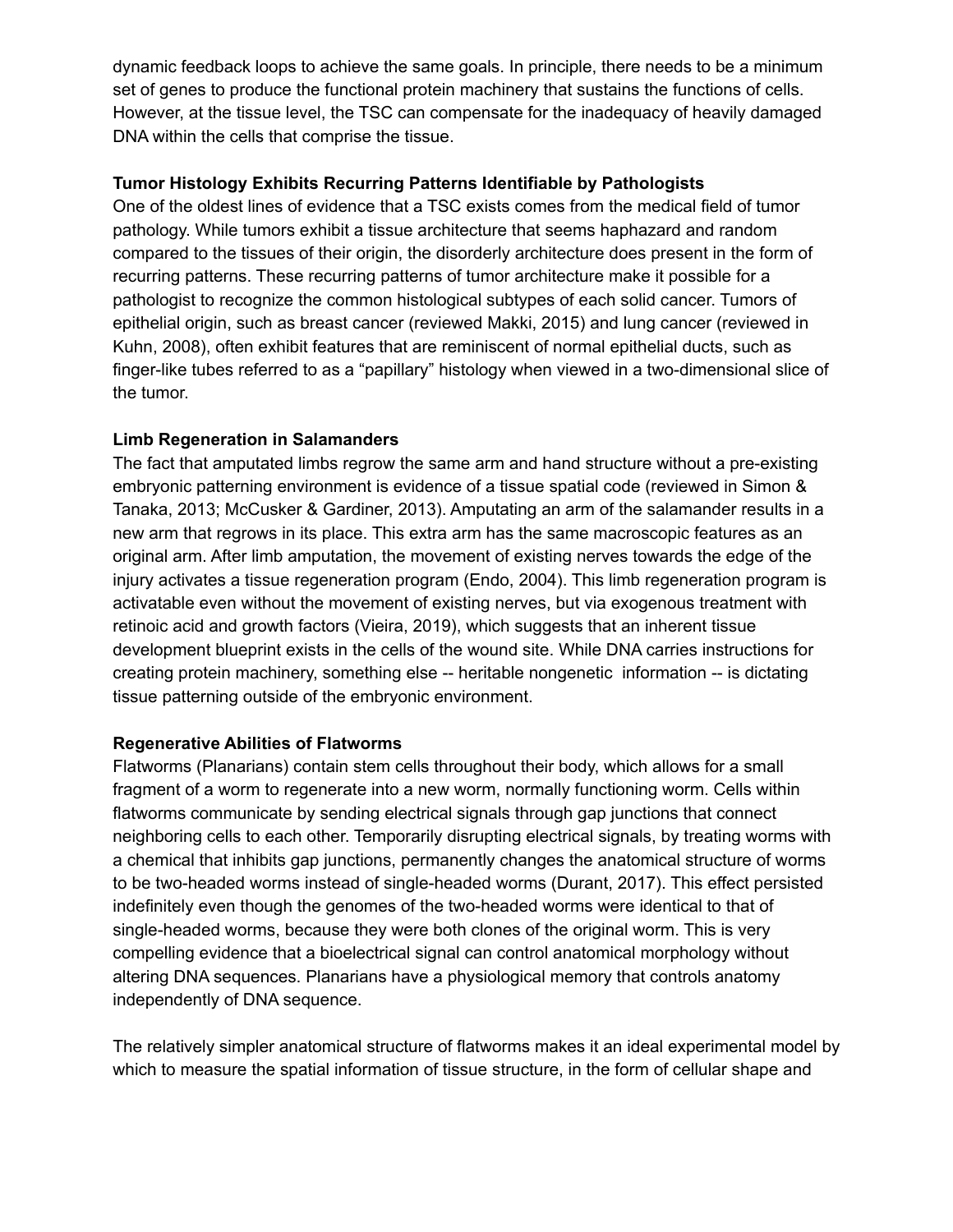arrangement. The morphology of neurons has evolved to expedite the sending and receiving of electrical signals. Why wouldn't we expect that epithelial and mesenchymal cells that transmit electrical signals between each other won't be shaped or arranged in a way that optimizes the transmission of these signals? If this spatial optimization is true, it can be measured histologically with the right computational tools.

#### **Human-Mouse Xenografting Overrides DNA Integrity or Sequence Divergence**

Injecting human B16 melanoma cells into a mouse blastocyst can result in a viable adult mouse that is a mosaic of human and mouse cells throughout its body (Mintz, 1978). This is the first example here of "species specific DNA autonomy" (SSDA). Not only are the melanoma cells non-murine, their DNA harbors many mutations and chromosomal aberrations. Humanized mouse mammary glands. There is a method to inject human mammary epithelial cells along with human mammary fibroblasts into the mammary fat pad of mice. This results in functional human mammary ducts in an immunocompromised mouse (Kuperwasser, 2004). This is another evidence of SSDA, meaning the extracellular/tissue environment can override the DNA of the xenografted cells.

## **In Vitro Microenvironmental Programming of Cancer Cells**

Artificially derived extracellular matrix (matrigel) can revert the cancerous phenotype of very aggressive cancer cell lines, a mechanism mediated by Integrin β1 (Weaver, 1997). Breast cancer cell lines that have many mutations and chromosomal aberrations can be coaxed into forming organized acini in culture, just like how pre-malignant breast cell lines behave. There is also evidence that malignant breast cancer cell lines only respond to growth inhibiting molecules in a 3D environment and not in 2D cell culture despite harboring the same mutations in both contexts (Wang, 1998; Liu, 2004). This is evidence that the extracellular environment can override the instructions in damaged DNA codes.

# **C. Molecular and Subcellular Evidence of Heritable Nongenetic Information**

## **Natively Unfolded Proteins (NUPs) as Evidence of Heritable Nongenetic Information**

Natively unfolded proteins and protein domains that are natively unfolded, do not exhibit a regular structure until they interact with an appropriate environment (reviewed in Nishikawa, 2009). For example, a NUP may not fold into a regular 3D structure until it interacts with the hydrophobic environment of a cellular membrane. NUPs have also been reported to take on different 3D structures depending on which protein partner they bind to (reviewed in Tompa, 2005). The fact that a polypeptide chain needs spatial information that is independent of the polypeptide's own sequence suggests that the full set of instructions for protein folding -- and thus, function -- is NOT contained in DNA. This is evidence of a "molecular environment spatial code."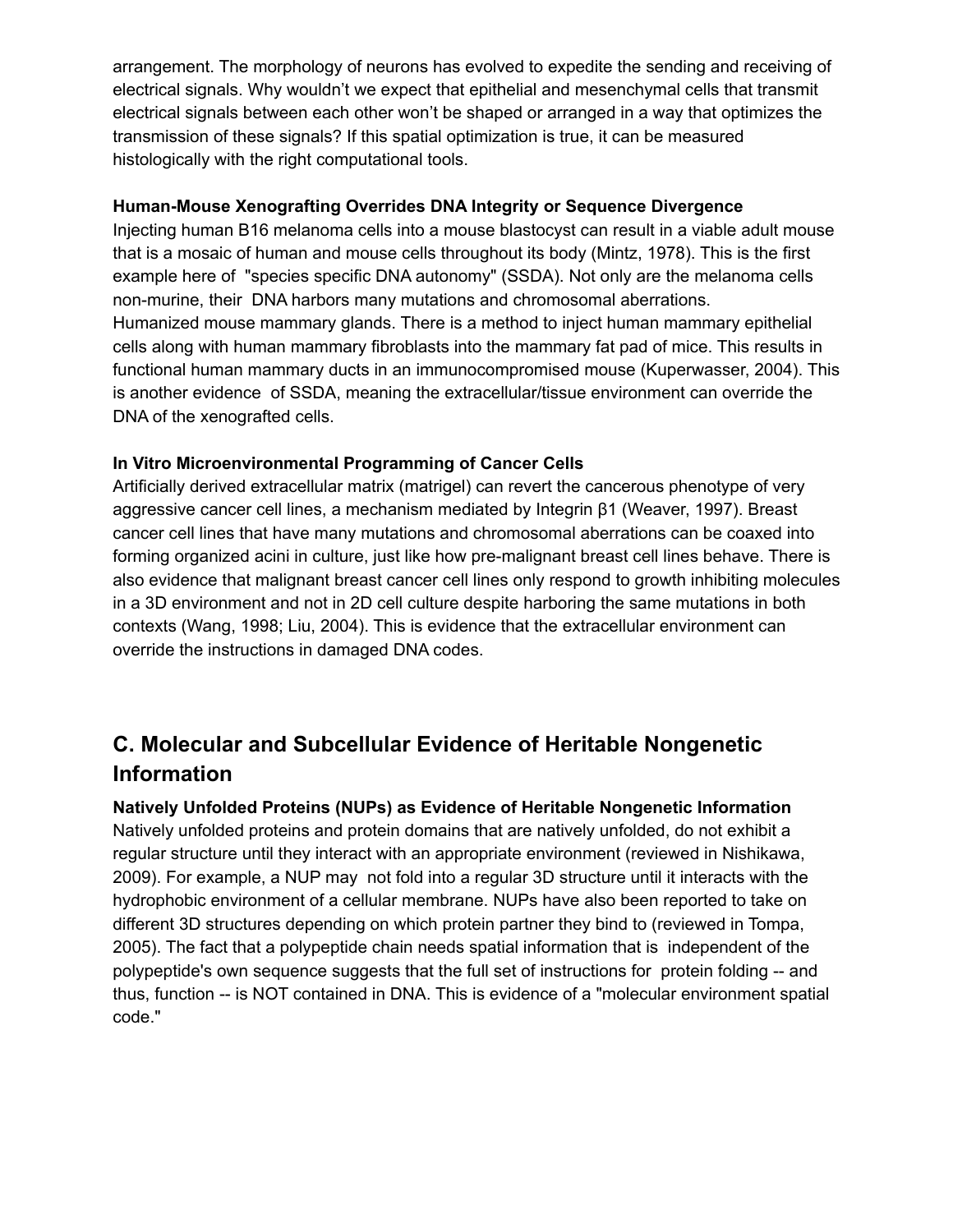## **Specific Docking Sites for Each Chromosome on the Nuclear Lamina**

Photobleaching experiments have shown that mammalian chromosomes have specific "addresses" on the inner nuclear membrane (Boyle, 2001; Essers, 2005). The lamina-associated domains (LADs) in DNA contain methylated adenines, and are responsible for chromosome regions that physically locate at the inner nuclear membrane, specifically at the nuclear lamina (reviewed in van Steensel & Belmont, 2017). LADs are ubiquitously distributed across all mammalian chromosomes, yet each chromosome has a preference for specific locations on the nuclear lamina; there must be a code in operation.

# **References**

Boyle S, Gilchrist S, Bridger JM, Mahy NL, Ellis JA, Bickmore WA (2001). "The spatial organization of human chromosomes within the nuclei of normal and emerin-mutant cells." Human Molecular Genetics, 10(3):211–220.

Durant F, Morokuma J, Fields C, Williams K, Adams DS, Levin M (2017). "Long-Term, Stochastic Editing of Regenerative Anatomy via Targeting Endogenous Bioelectric Gradients." Biophysical Journal, 112 (10): 2231

Essers J, van Cappellen WA, Theil AF, van Drunen E, Jaspers NG, Hoeijmakers JH, Wyman C, Vermeulen W, Kanaar R (2005). "Dynamics of relative chromosome position during the cell cycle." Molecular Biology of the Cell, 16(2):769-75.

Endo T, Bryant SV, Gardiner DM (2004). "A stepwise model system for limb regeneration." Developmental Biology, 270(1):135-45.

Kuhn E, Morbini P, Cancellieri A, Damiani S, Cavazza A, Comin CE (2018). "Adenocarcinoma classification: patterns and prognosis." Pathologica, 110(1):5-11.

Kuperwasser C, Chavarria T, Wu M, Magrane G, Gray JW, Carey L, Richardson A, Weinberg RA. "Reconstruction of functionally normal and malignant human breast tissues in mice." Proc Natl Acad Sci USA, 2004 Apr 6;101(14):4966-71.

Liu H, Radisky DC, Wang F, Bissell MJ (2004). "Polarity and proliferation are controlled by distinct signaling pathways downstream of PI3-kinase in breast epithelial tumor cells." Journal of Cell Biology, 164: 603-612.

Makki J (2015). "Diversity of Breast Carcinoma: Histological Subtypes and Clinical Relevance." Clin Med Insights Pathol, 21(8):23-31.